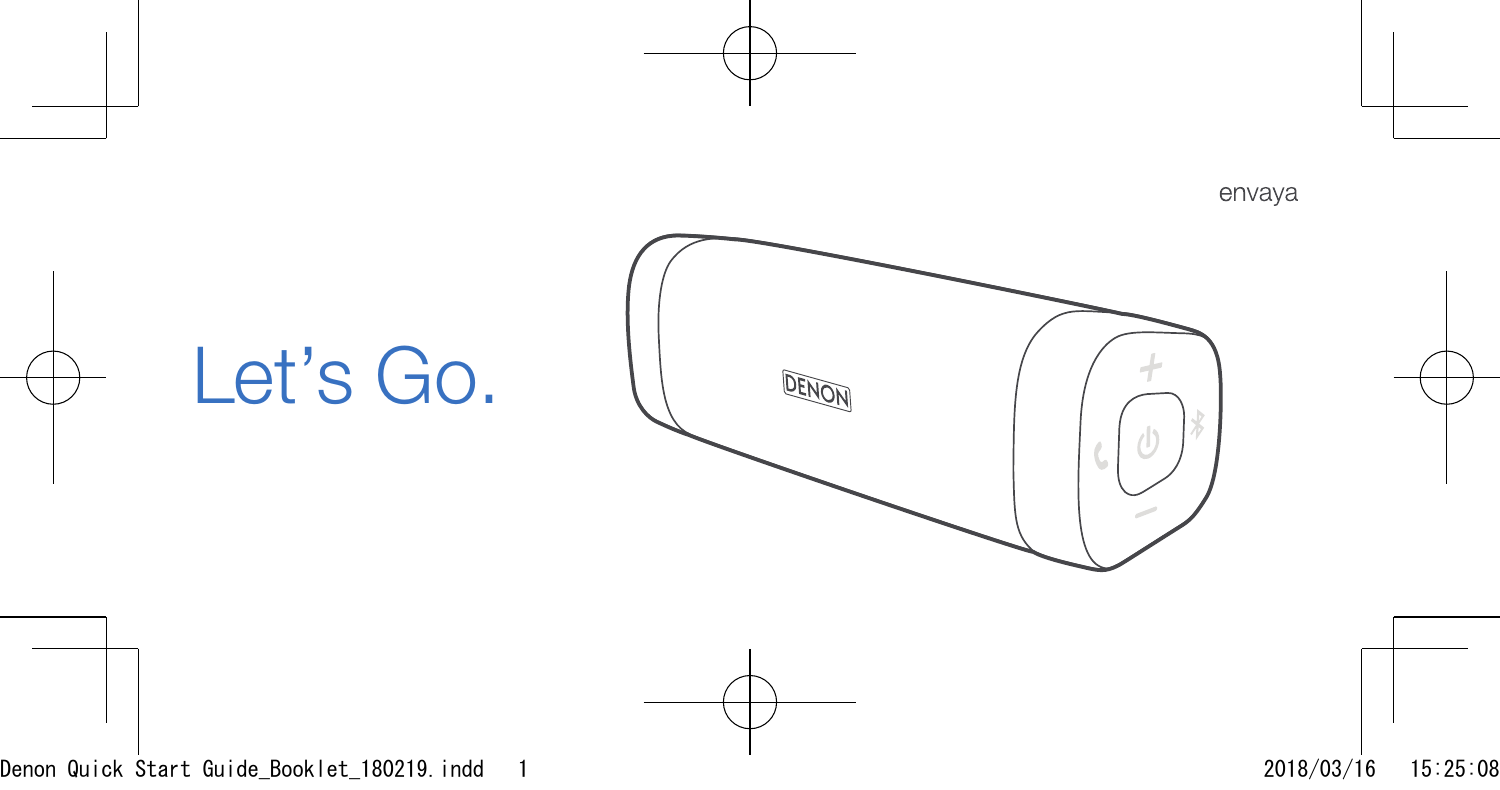### Get to Know





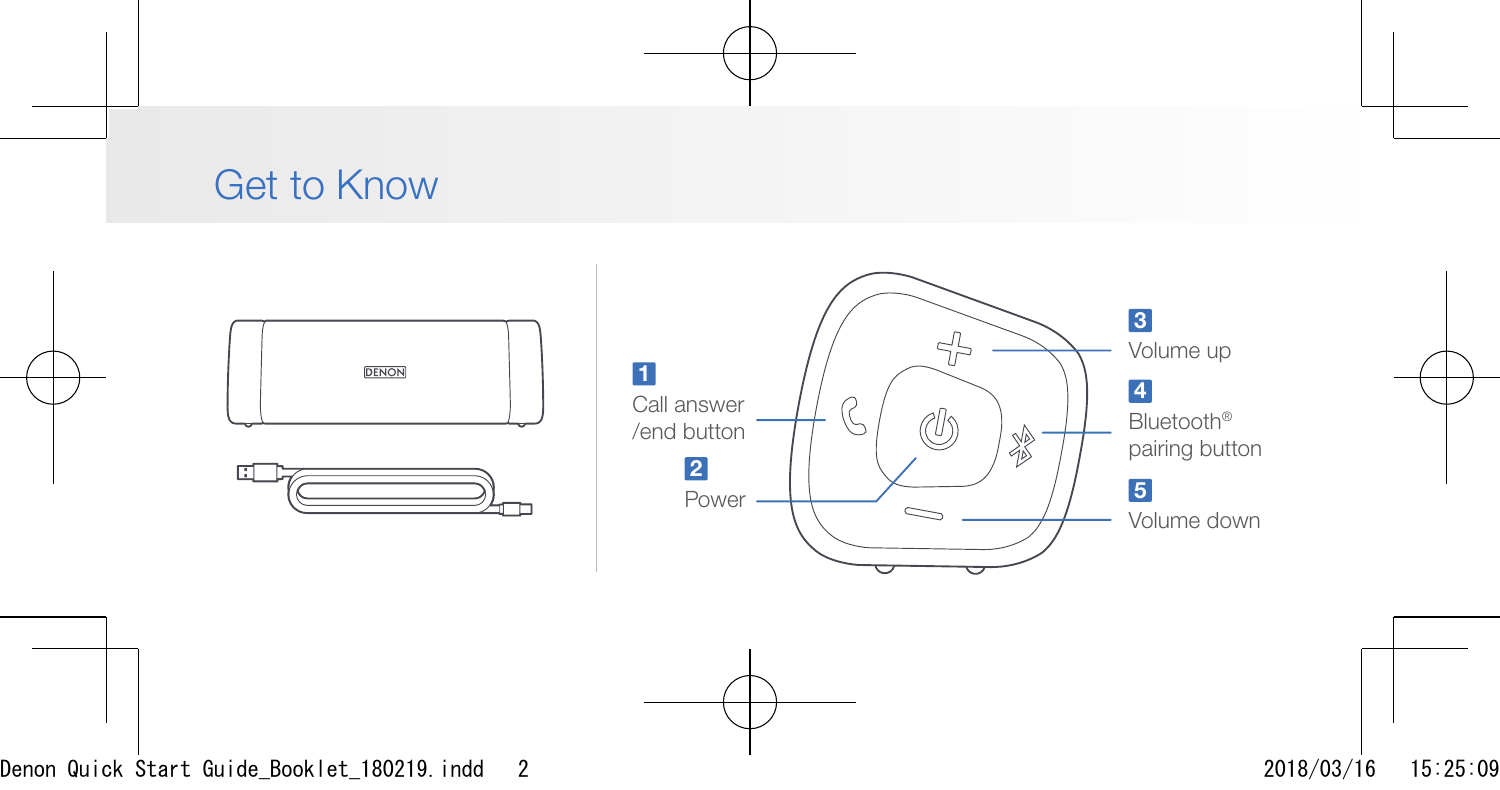#### H.

Anruftaste Touche d'appel Pulsante di chiamata Botón de llamada Gesprekstoets Samtalsknapp Кнопка вызовa Przycisk połączenia コールボタン 通话按钮

#### $\overline{2}$

Ein-/Aus-Schalter Alimentation Accensione Alimentación Voeding Ström Питаниe Zasilanie 電源ボタン 电源

#### $\overline{3}$

Lautstärke hoch Augmenter le volume Volume su Subir volumen Volume hoger Volym upp Повысить громкость Zwiększenie głośności 音量プラスボタン 音量增大

#### $\overline{4}$

Bluetooth®-Taste Touche Bluetooth® Pulsante Bluetooth® Botón de Bluetooth® Bluetooth®-toets Bluetooth®-knapp Кнопка Bluetooth® Przycisk Bluetooth® Bluetooth®ボタン 蓝牙按钮

#### 5

Lautstärke runter Diminuer le volume Volume giù Bajar volumen Volume lager Volym ned Понизить громкость Zmniejszenie głośności 音量マイナスボタン 音量减小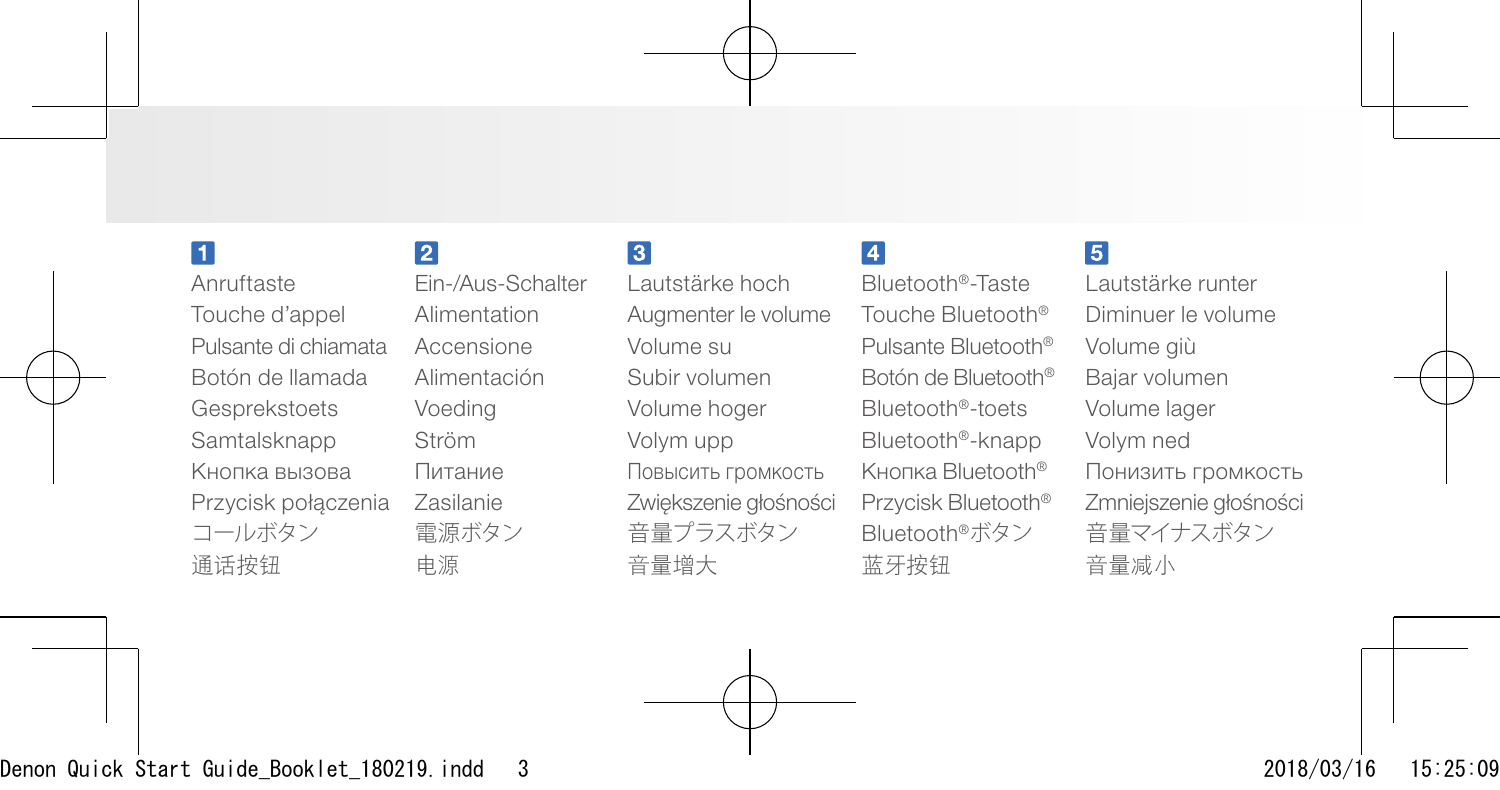### **Charge**

- 1. Open cap on the rear side.
- 2. Connect the USB cable to the speaker and USB power adapter\* via an AC outlet.

#### **NOTE**

After purchase, charge this unit before use. \*USB power adapter not included. Rating of adapter should be DC 5 V, and between 2.1 A and 2.4 A. Must be used with country specific approved adapter.

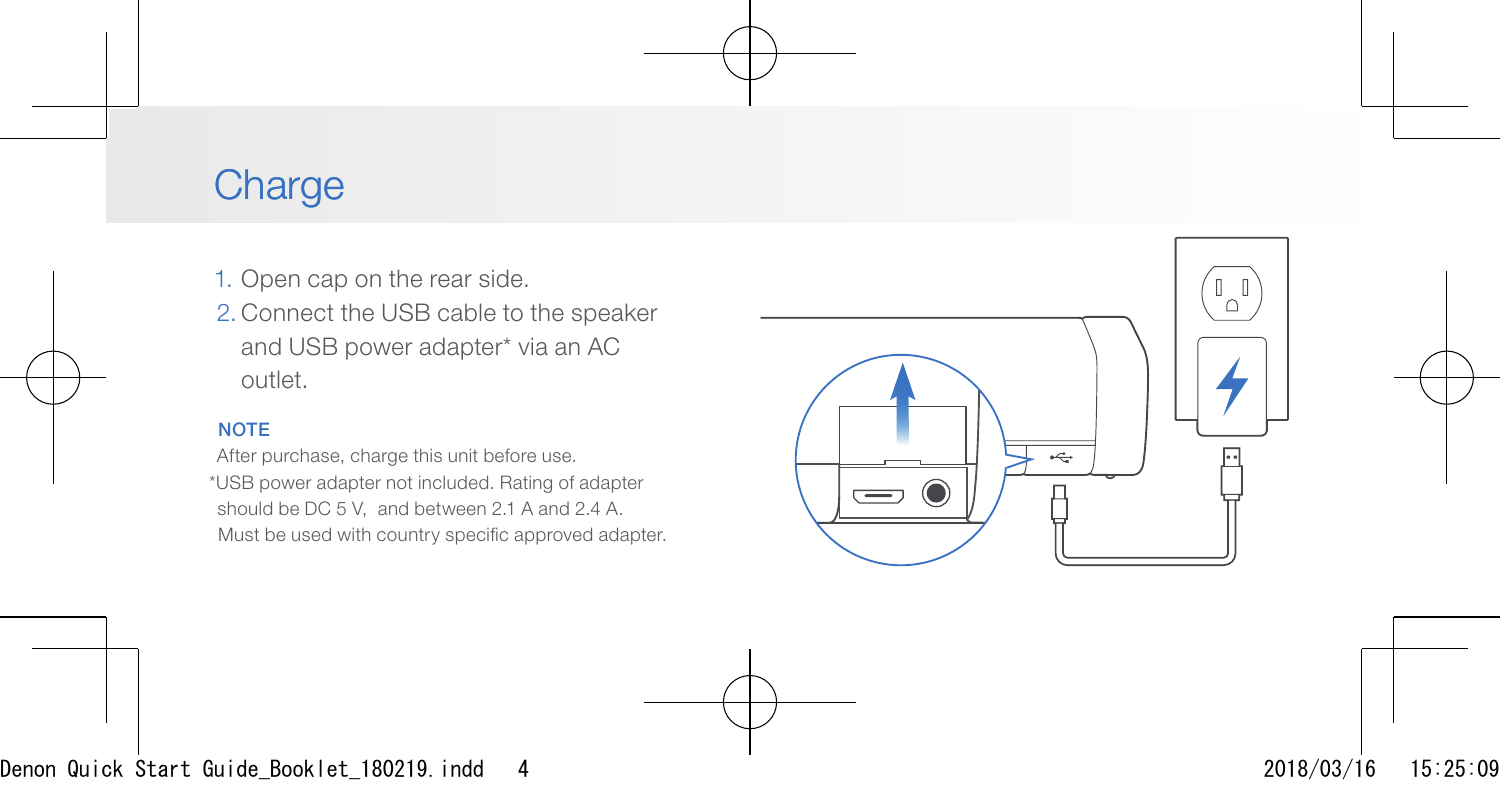### **Connect**

1. Power on.

- 2. Activate Bluetooth settings on your mobile device. Select "Denon Envaya."
- 3.After you hear a 3 note tone, the indicator light stops blinking and turns solid, you are connected.
- 4. To connect an additional device, press the "Bluetooth button", and activate Bluetooth settings on your mobile device.



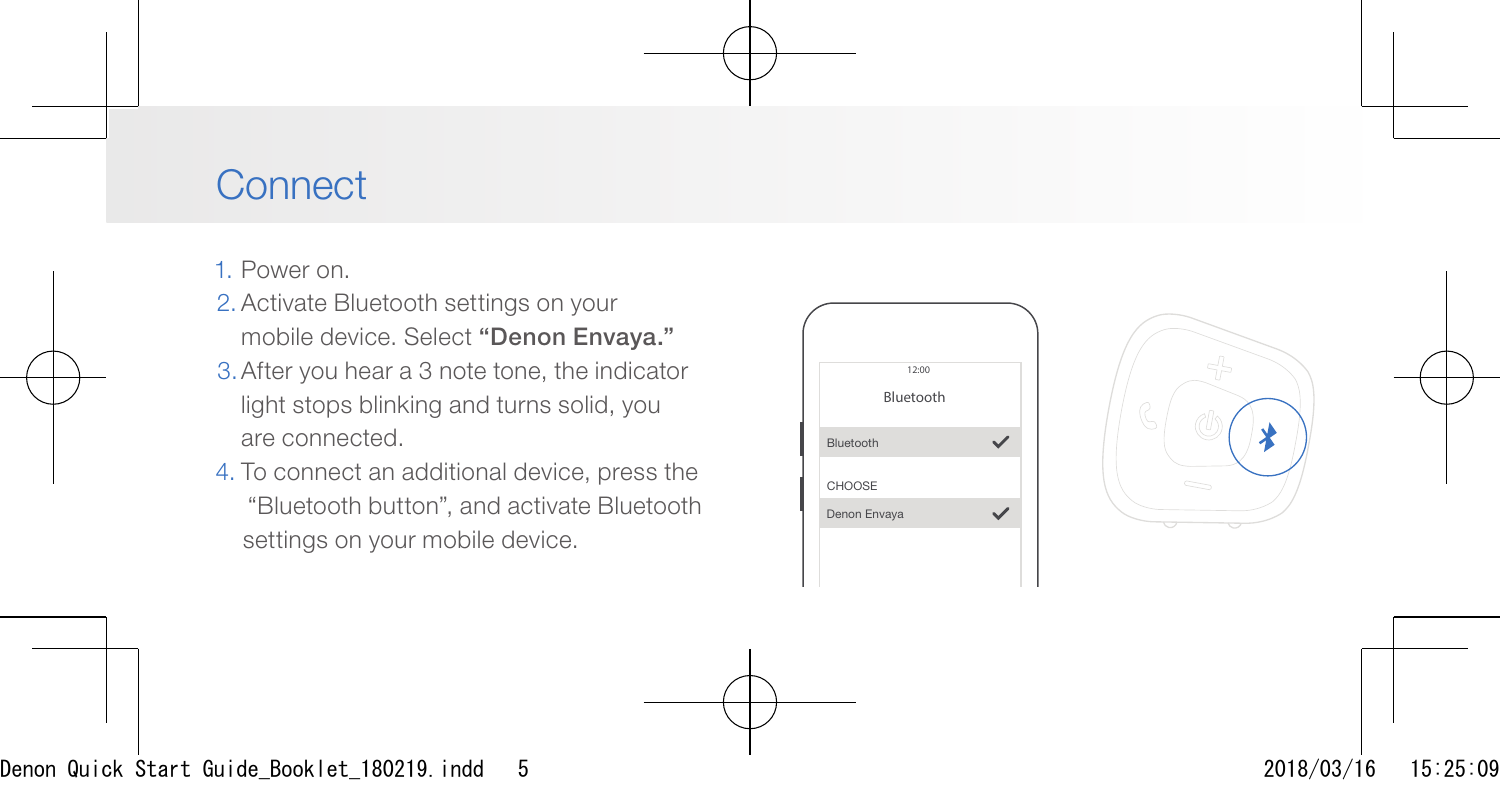### Talk + Siri Play\*

1. To answer and end calls, tap the "call answer/end button".\*\*

- 2. To activate Siri Play, confirm that your iPhone is paired. Press and hold the "call answer/end button" for 3 or more seconds.
- 3.Siri is automatically activated and your speaker will answer your voice commands.

#### **NOTE**

\*For iPhone only.

\*\*Not all mobile phones and apps support hands-free phone calling.

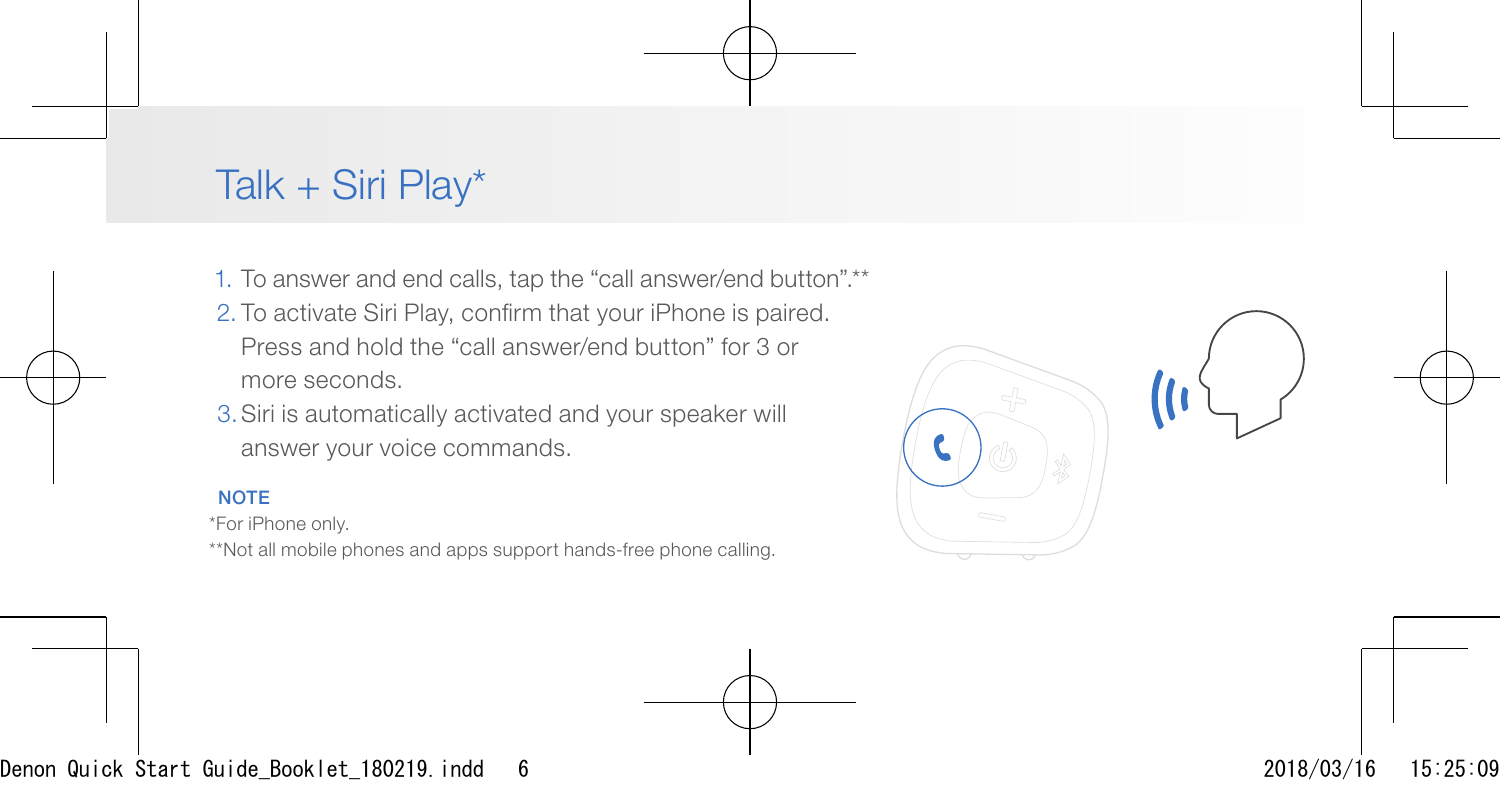### Envaya Link

- 1. Once your mobile device is paired with the master speaker, power on the second speaker.
- 2. Press and hold the "Bluetooth pairing button" on the master speaker and slave speaker simultaneously for 6 or more seconds.
- 3.Once you hear a beep, the pairing of the two speakers is complete.

#### **NOTE**

\*Stereo pairing allows A2DP audio to be forwarded between your device so that the audio is played in sync on both devices.